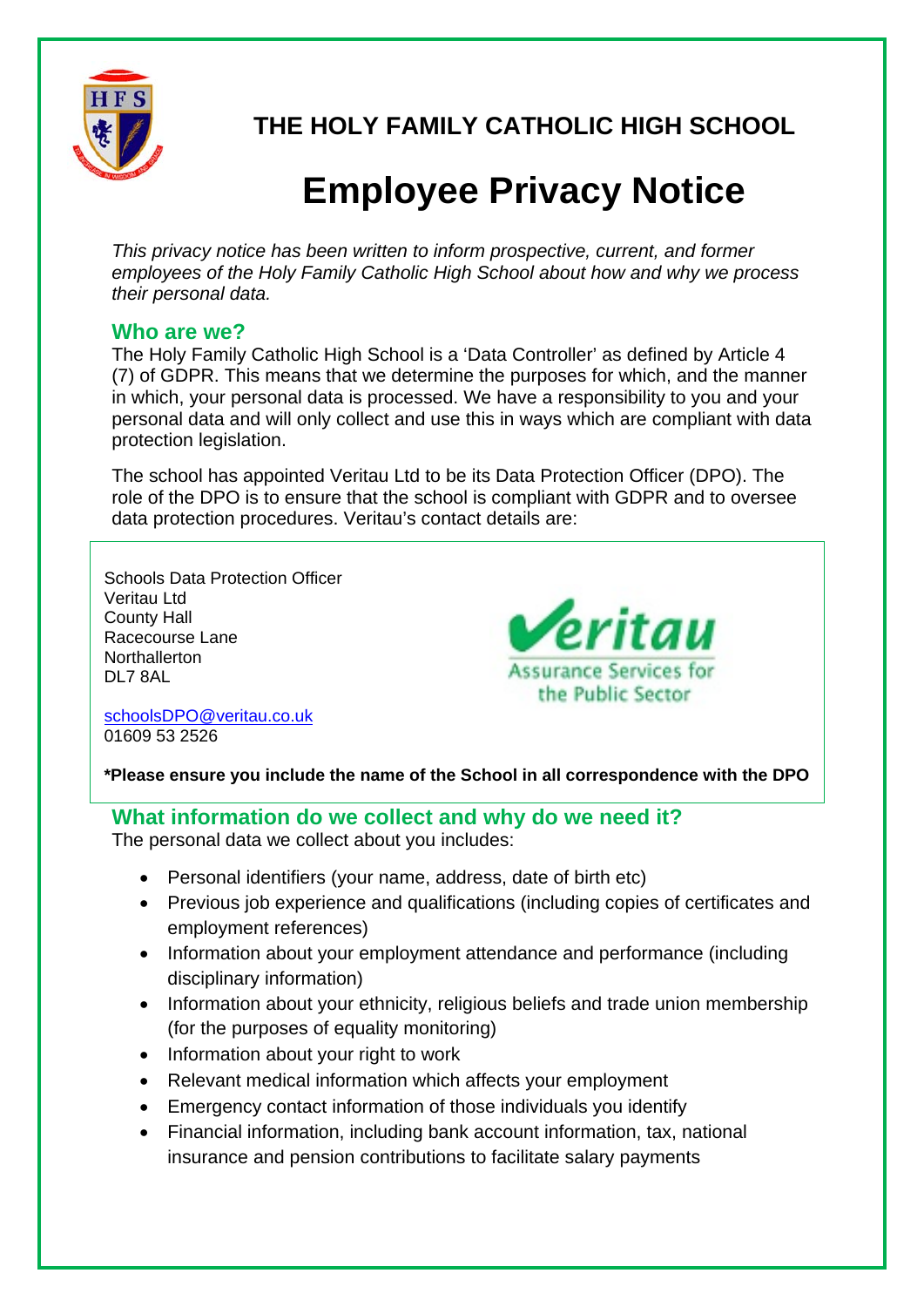We process your information for the reasons outlined below. This is in order to fulfil our obligations associated with your employment in line with Article 6 (1)(a) and Article 9 (2)(b) of GDPR:

- Contractual requirements
- Employment checks e.g. right to work in the UK
- Salary requirements

## **Photographs**

We will seek your consent to use your photo on our website. Please note that you can withdraw this consent at any time.

#### **Who has access to your personal data?**

Your information will only be made available to those who need it to do their job in relation to your employment. This includes your line manager(s), the business manager, and relevant administrative staff.

Your name, job title, work email address, telephone number, photograph and office base will be available in our internal telephone directory which is accessible to all actively employed staff

## **Who do we share your personal data with?**

We will share your information with the following organisations:

- HM Revenue & Customs
- Department of Work and Pension, if applicable
- Pension Fund/Teachers' Pensions fund
- Any salary sacrifice arrangement you sign up to eg a charity, Everybody **Benefits**
- Your trade union, if applicable
- Examining bodies, if applicable
- Payroll administrator Mrs L Oldfield
- Disclosure and barring service to conduct criminal record checks, if applicable
- Prospective future employers, landlords, letting agents, or mortgage brokers where you have asked them to contact us to seek a reference
- The Governing Body, if applicable
- North Yorkshire County Council, if applicable

We have duties under the Freedom of Information Act 2000 to disclose information we hold unless there is a very good reason to withhold it. Therefore we may disclose your name and work email address publicly in response to a request if we are required to do so.

#### **How long do we keep your personal data for?**

The Holy Family Catholic High School will keep your data in line with our Information Policy. Most of the information we process about you will be determined by statutory obligations. Any personal information which we are not required by law to retain will only be kept for as long as is necessary to fulfil our organisational needs.